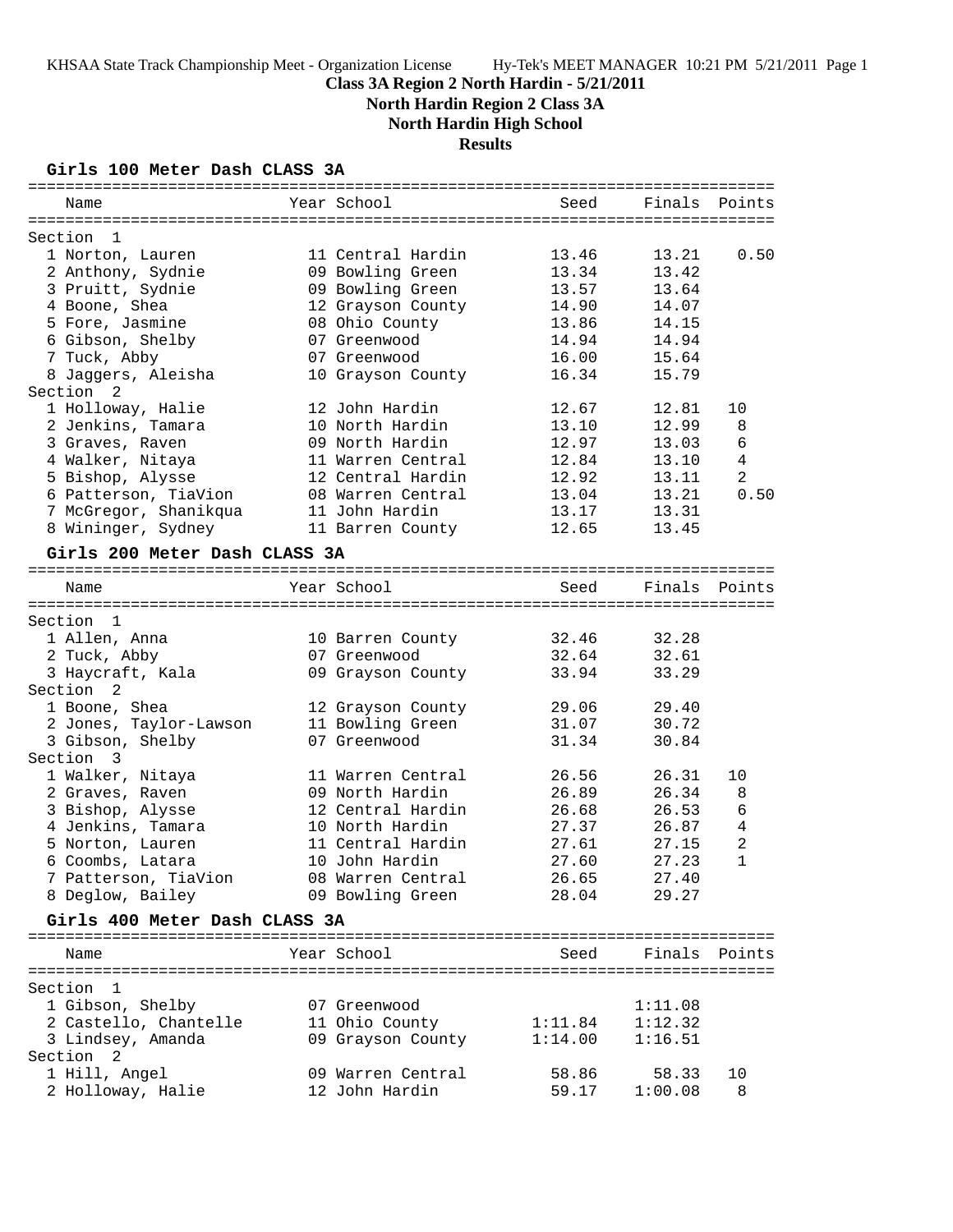**Class 3A Region 2 North Hardin - 5/21/2011**

**North Hardin Region 2 Class 3A North Hardin High School**

**Results**

| Girls 400 Meter Dash CLASS 3A |                   |          |               |                |
|-------------------------------|-------------------|----------|---------------|----------------|
| 3 Osborne-Clark, Jasmine      | 09 North Hardin   | 1:03.42  | 1:04.70       | 6              |
| 4 Cox, Hannah                 | 11 Central Hardin | 1:04.05  | 1:05.38       | 4              |
| 5 Weitlauf, Lauren            | 12 Greenwood      | 1:04.35  | 1:05.40       | $\overline{a}$ |
| 6 Stanford, Tamia             | 08 North Hardin   | 1:02.50  | 1:09.05       | $\mathbf{1}$   |
| Girls 800 Meter Run CLASS 3A  |                   |          |               |                |
| Name                          | Year School       | Seed     | Finals Points |                |
| Section<br>1                  |                   |          |               |                |
| 1 Pennigton, Mackenzie        | 09 Central Hardin | 2:27.78  | 2:24.25       | 10             |
| 2 Wheeler, Lauren             | 09 Bowling Green  | 2:24.40  | 2:26.29       | 8              |
| 3 Games, Van                  | 09 Bowling Green  | 2:33.08  | 2:30.26       | 6              |
| 4 Mumley, Lindsay             | 12 Greenwood      | 2:31.24  | 2:30.93       | $\overline{4}$ |
| 5 Hunter, Leilani             | 12 John Hardin    | 2:32.12  | 2:31.21       | $\overline{a}$ |
| 6 King, Cassie                | 12 North Hardin   | 2:36.68  | 2:34.09       | $\mathbf{1}$   |
| 7 Shufelt, Jillian            | 08 North Hardin   | 2:38.37  | 2:41.69       |                |
| 8 Cole, Elizabeth             | 12 Greenwood      | 2:27.94  | 2:42.14       |                |
| 9 Jones, J'Anna               | 08 John Hardin    | 2:49.41  | 2:43.89       |                |
| 10 Davis, Ally                | 10 Barren County  | 2:37.20  | 2:44.62       |                |
| 11 Mercado, Ashlie            | 09 Central Hardin | 2:44.03  | 2:49.33       |                |
| 12 Montgomery, Taylor         | 10 Barren County  | 2:50.92  | 2:51.15       |                |
| 13 Beeler, Katie              | 10 Grayson County | 2:56.00  | 2:56.52       |                |
| 14 Uebelacker, Morgan         | 09 Grayson County | 3:00.00  | 3:04.88       |                |
| 15 Meador, Shelby             | 08 Warren Central | 3:08.21  | 3:05.23       |                |
| 16 Doose, Haley               | 11 Warren Central | 2:48.80  | 3:05.41       |                |
| Girls 1600 Meter Run CLASS 3A |                   |          |               |                |
| Name                          | Year School       | Seed     | Finals        | Points         |
| 1 Hansen, Brittney            | 07 Bowling Green  | 5:24.65  | 5:29.54       | 10             |
| 2 Woodward, Sarah-Emily       | 09 Bowling Green  | 5:33.85  | 5:30.91       | 8              |
| 3 Lever, Katie                | 11 John Hardin    | 5:33.83  | 5:31.71       | 6              |
| 4 Gaiko, Jenny                | 12 Greenwood      | 5:49.14  | 5:52.89       | $\overline{4}$ |
| 5 King, Cassie                | 12 North Hardin   | 5:49.61  | 5:55.33       | $\overline{a}$ |
| 6 Shufelt, Jillian            | 08 North Hardin   | 5:45.66  | 5:55.95       | $\mathbf{1}$   |
| 7 Hayes, Haley                | 08 Grayson County | 6:45.00  | 5:56.88       |                |
| 8 Miller, Kate                | 11 Greenwood      | 6:03.02  | 5:57.18       |                |
| 9 Bunch, Megan                | 11 Barren County  | 5:56.20  | 6:00.02       |                |
| 10 Baker, Brianna             | 12 Central Hardin | 6:10.23  | 6:19.22       |                |
| 11 Briggs, Tori               | 07 Central Hardin | 6:10.88  | 6:28.31       |                |
| 12 Stanfield, Hannah          | 11 Warren Central | 6:13.87  | 6:32.99       |                |
| 13 Fairfax, Halie             | 11 John Hardin    | 6:33.13  | 6:43.60       |                |
| 14 Doose, Haley               | 11 Warren Central | 6:26.88  | 6:56.34       |                |
| 15 Walters, Geran             | 07 Barren County  | 6:47.00  | 6:59.00       |                |
| 16 Uebelacker, Morgan         | 09 Grayson County | 6:45.08  | 7:12.47       |                |
| Girls 3200 Meter Run CLASS 3A |                   |          |               |                |
| Name                          | Year School       | Seed     | Finals        | Points         |
| 1 Scott, Ciara                | 09 Bowling Green  | 11:47.50 | 11:48.20      | 10             |

2 Lever, Katie 11 John Hardin 11:50.08 12:08.93 8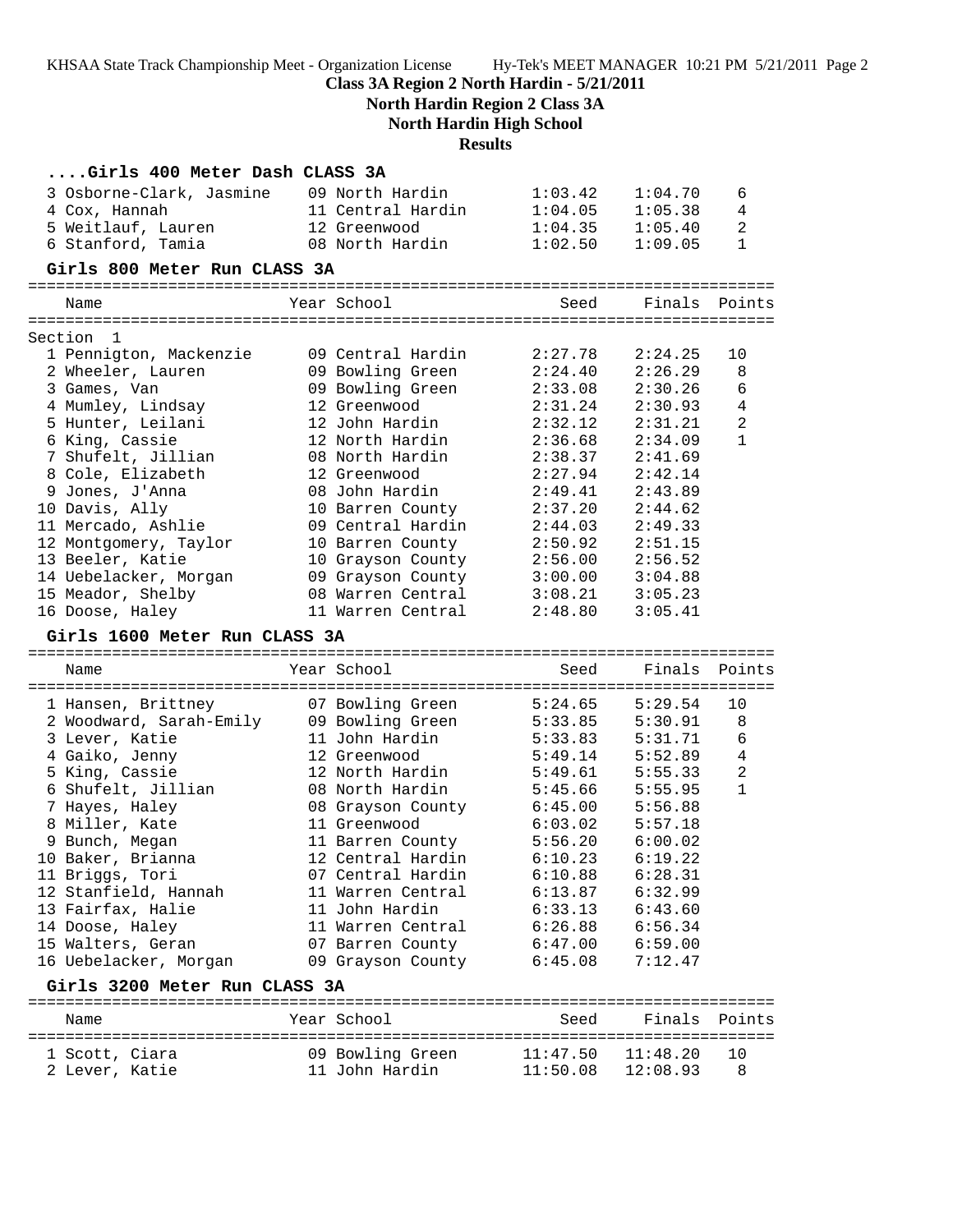**Class 3A Region 2 North Hardin - 5/21/2011**

**North Hardin Region 2 Class 3A**

**North Hardin High School**

### **Results**

#### **....Girls 3200 Meter Run CLASS 3A**

| 3 Chandler, Abbie       | 09 Central Hardin | 12:38.59 | 12:26.16 | -6             |
|-------------------------|-------------------|----------|----------|----------------|
| 4 Woodward, Sarah-Emily | 09 Bowling Green  | 12:41.43 | 12:31.85 | $\overline{4}$ |
| 5 Mumley, Lindsay       | 12 Greenwood      | 11:53.10 | 13:25.56 | $\mathfrak{D}$ |
| 6 Prive, Lindsey        | 11 Greenwood      | 13:23.12 | 13:32.13 | $\mathbf{1}$   |
| 7 Carver, Celeste       | 10 North Hardin   | 12:50.00 | 13:50.66 |                |
| 8 West, Shelby          | 07 Central Hardin | 14:02.57 | 14:08.42 |                |
| 9 Atkins, Lindsay       | 07 John Hardin    | 12:55.76 | 14:10.93 |                |
| 10 Walker, Sami         | 12 North Hardin   | 13:36.53 | 15:18.24 |                |
| 11 Harper, Tiffany      | 10 Barren County  | 14:41.60 | 15:32.25 |                |
| 12 Stanfield, Hannah    | 11 Warren Central | 13:36.73 | 15:34.40 |                |
| 13 Billingsly, Shayna   | 07 Barren County  | 14:39.36 | 15:46.56 |                |

#### **Girls 100 Meter Hurdles CLASS 3A**

================================================================================ Name Year School Seed Finals Points ================================================================================ 1 Haycraft, Kala 09 Grayson County 21.74 20.63 2 Hammer, Samantha 10 Barren County 20.42 20.76 3 Thazin, Khaing 11 Greenwood 22.84 22.61 Section 2 1 Wininger, Sydney 11 Barren County 15.66 16.04 10 2 Higdon, Paige 12 Grayson County 17.42 17.34 8 3 Elson, Lauren 09 Bowling Green 18.10 17.47 6 4 Hiltner, Paige 08 Bowling Green 18.00 17.56 4 5 King, Tori 10 North Hardin 17.88 17.69 2 6 Lasley, DeVanee 11 Warren Central 19.64 19.63 1 7 Cundiff, Mary 11 Greenwood 18.14 19.66 8 Reid, Amber 10 Central Hardin 19.55 20.26 **Girls 300 Meter Hurdles CLASS 3A** ================================================================================ Name Year School Seed Finals Points ================================================================================ Section 1 1 Baird, Meredith 11 Ohio County 55.53 54.79 2 Kanan, Lici 09 Bowling Green 58.70 58.28 3 Boone, Shea 12 Grayson County 1:00.09 58.38 4 Thazin, Khaing 11 Greenwood 1:06.14 1:06.67 Section 2 1 Jenkins, Tamara 10 North Hardin 49.69 48.29 10 2 Feliciano, Rebecca 10 Ohio County 51.83 48.84 8 3 Wininger, Sydney 11 Barren County 50.73 49.39 6 4 Lasley, DeVanee 11 Warren Central 51.84 50.86 4 5 Horne, Janaiqua 12 North Hardin 51.30 51.40 2 6 Reid, Amber 10 Central Hardin 52.28 51.50 1 7 Higdon, Paige 12 Grayson County 50.26 52.13 8 Games, Ann-Lundy 11 Bowling Green 53.43 53.08 **Girls 4x100 Meter Relay CLASS 3A** ================================================================================ School Seed Finals Points ================================================================================

Section 1<br>1 North Hardin

1 North Hardin 49.78 48.62 10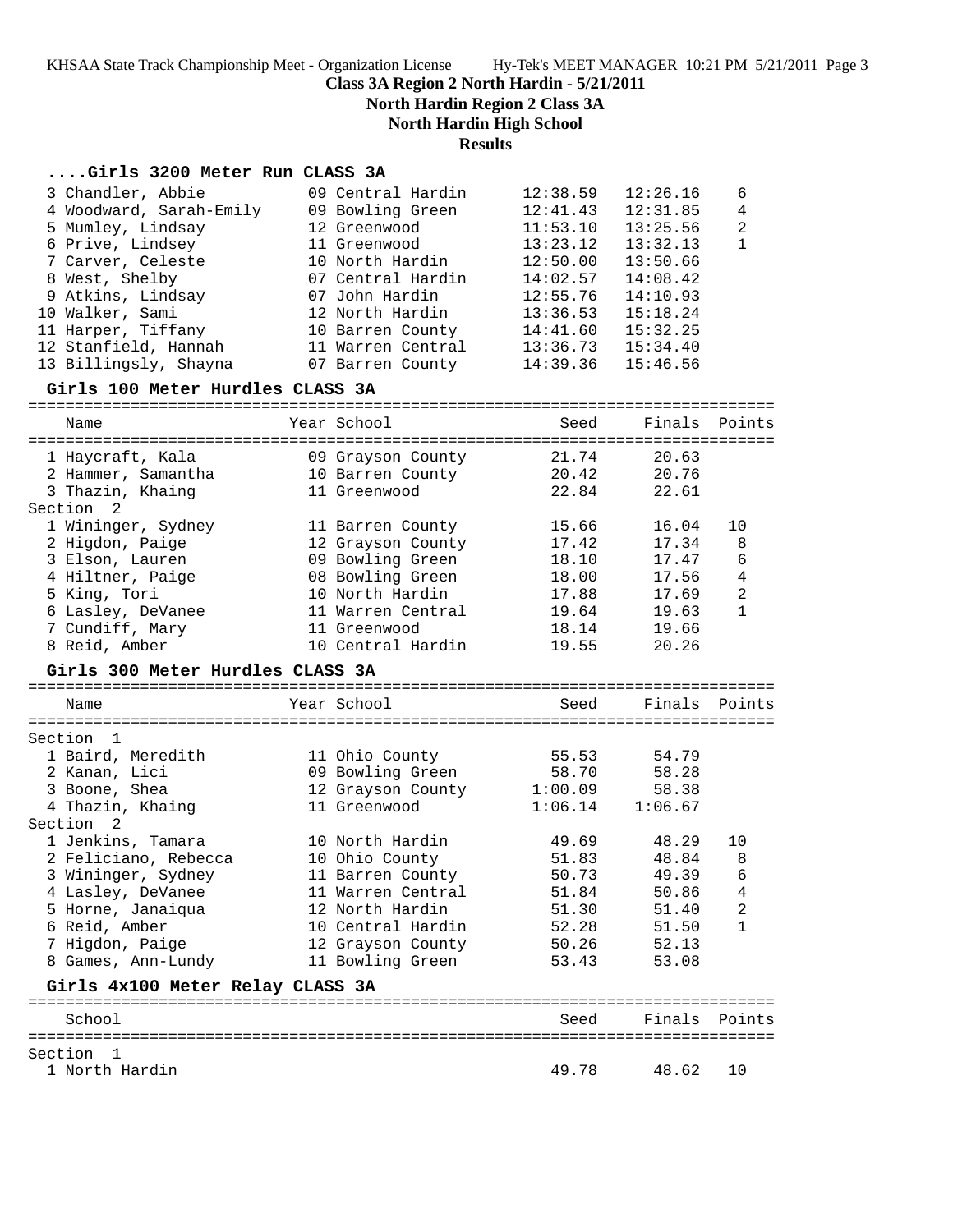## **North Hardin Region 2 Class 3A**

## **North Hardin High School**

#### **Results**

## **....Girls 4x100 Meter Relay CLASS 3A**

| 1) Graves, Raven 09<br>3) Woodson, Brianna 11<br>5) Green, Keymahni 11 |    | 2) Jenkins, Tamara 10<br>4) Byrd, Jazmine 10<br>6) Wilson, Jasmine 09 |         |        |
|------------------------------------------------------------------------|----|-----------------------------------------------------------------------|---------|--------|
| 7) Horne, Janaiqua 12                                                  |    | 8) Ester, Brittney 11                                                 |         |        |
| 2 Central Hardin                                                       |    | 50.63                                                                 | 50.36   | 8      |
| 1) Crawford, Drew 12                                                   |    | 2) Chaney, Mallory 12                                                 |         |        |
| 3) Norton, Lauren 11                                                   |    | 4) Bishop, Alysse 12                                                  |         |        |
| 5) Battle, Nee 10                                                      | 6) |                                                                       |         |        |
| 3 Warren Central                                                       |    | 51.20                                                                 | 50.76   | 6      |
| 1) Walker, Nitaya 11                                                   |    | 2) Patterson, TiaVion 08                                              |         |        |
| 3) Satterfield, Jharon 09                                              |    | 4) Ray, Jasmine 11                                                    |         |        |
| 5) Lasley, DeVanee 11                                                  |    | 6) Tinker, Keiyorii 12                                                |         |        |
| 7) Hill, Angel 09                                                      |    | 8) Barnett, Tia 07                                                    |         |        |
| 4 John Hardin                                                          |    | 50.89                                                                 | 51.59   | 4      |
| 1) Coombs, Latara 10                                                   |    | 2) Lampkins, Ashley 11                                                |         |        |
| 3) Malloy, Latisha 09                                                  |    | 4) McGregor, Shanikqua 11                                             |         |        |
| 5) Stateman-Johnson, Renee 10                                          |    | 6) Stateman-Johnson, Regine 10                                        |         |        |
| 7) Jernigan, Chantler 12                                               |    | 8) Wiley, Kymberley 09                                                |         |        |
| 5 Bowling Green                                                        |    | 54.04                                                                 | 53.96   | 2      |
| 1) Anthony, Sydnie 09                                                  |    | 2) Pruitt, Sydnie 09                                                  |         |        |
| 3) Elson, Lauren 09                                                    |    | 4) Cleary, Morgan 10                                                  |         |        |
| 5) Simpson, Danielle 09                                                |    | 6) Deglow, Bailey 09                                                  |         |        |
| 7) Kanan, Lici 09                                                      |    | 8) Hiltner, Paige 08                                                  |         |        |
| 6 Ohio County                                                          |    | 56.00                                                                 | 55.24   | 1      |
| 1) Fore, Jasmine 08                                                    |    | 2) Castello, Chantelle 11                                             |         |        |
| 3) Embry, Cara 09                                                      |    | 4) Feliciano, Rebecca 10                                              |         |        |
| 5) Baird, Meredith 11                                                  | 6) |                                                                       |         |        |
| 7 Barren County                                                        |    | 56.59                                                                 | 59.90   |        |
| 1) Allen, Anna 10                                                      |    | 2) Burks, Megan 09                                                    |         |        |
| 3) Spearman, Valyncia 07                                               |    | 4) Wood, Maddie 10                                                    |         |        |
| 5) Stuart, Devon 11                                                    |    | 6) Townsend, Ayla 12                                                  |         |        |
| 7) Wininger, Sydney 11                                                 |    | 8) Hammer, Samantha 10                                                |         |        |
| 8 Grayson County                                                       |    | 1:01.00                                                               | 1:03.40 |        |
| 1) Jaggers, Aleisha 10                                                 |    | 2) Mortiz, Jessica 12                                                 |         |        |
| 3) Ashley, Hannah 08                                                   |    | 4) Hayes, Holley 08                                                   |         |        |
| 5) Kennedy, Corbin 08                                                  | 6) |                                                                       |         |        |
| Girls 4x200 Meter Relay CLASS 3A                                       |    |                                                                       |         |        |
| School                                                                 |    | Seed                                                                  | Finals  | Points |
| 1 North Hardin                                                         |    | 1:44.87                                                               | 1:45.16 | 10     |
| 1) Byrd, Jazmine 10                                                    |    | 2) Graves, Raven 09                                                   |         |        |
| 3) Horne, Janaiqua 12                                                  |    | 4) Stanford, Tamia 08                                                 |         |        |
| 5) Jenkins, Tamara 10                                                  |    | 6) Osborne-Clark, Jasmine 09                                          |         |        |
| 7) Green, Keymahni 11                                                  |    | 8) Woodson, Brianna 11                                                |         |        |
| 2 Warren Central                                                       |    | 1:49.69                                                               | 1:46.81 | 8      |
| 1) Hill, Angel 09                                                      |    | 2) Patterson, TiaVion 08                                              |         |        |
|                                                                        |    |                                                                       |         |        |

- 3) Satterfield, Jharon 09 4) Tinker, Keiyorii 12 5) Ray, Jasmine 11 6) Lasley, DeVanee 11
- 7) Walker, Nitaya 11  $\hskip10mm 8$ ) Barnett, Tia 07
- 3 Central Hardin 1:48.10 1:47.29 6
- 1) Cox, Hannah 11 2) Crawford, Drew 12
- 3) Norton, Lauren 11 4) Bishop, Alysse 12
- -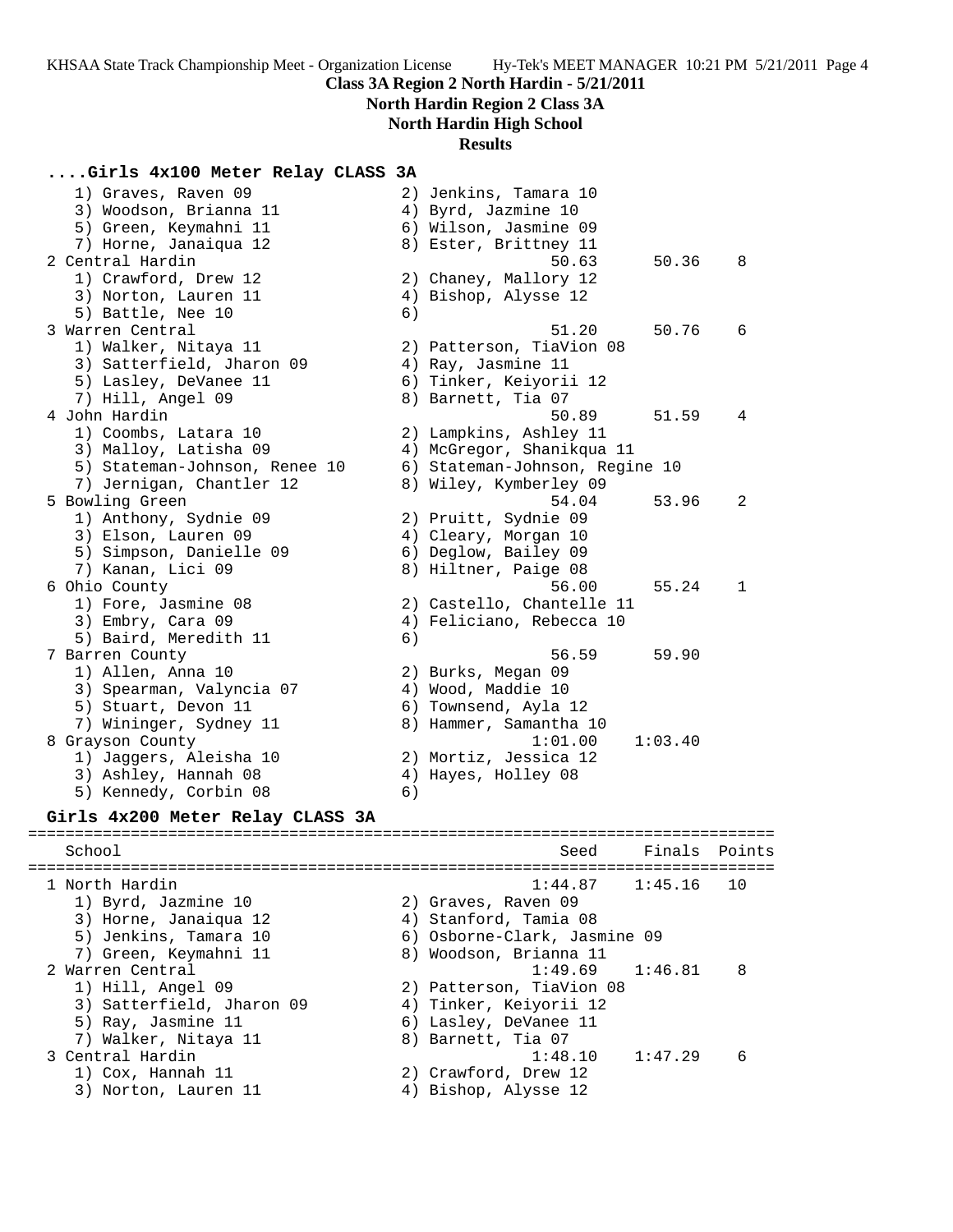#### **Class 3A Region 2 North Hardin - 5/21/2011**

## **North Hardin Region 2 Class 3A**

## **North Hardin High School**

#### **Results**

#### **....Girls 4x200 Meter Relay CLASS 3A**

5) Chaney, Mallory 12 6) 4 John Hardin 1:50.95 1:49.48 4 1) Lampkins, Ashley 11 2) Malloy, Latisha 09 3) Coombs, Latara 10 4) McGregor, Shanikqua 11 5) Stateman-Johnson, Regine 10 6) Stateman-Johnson, Renee 10 7) Jernigan, Chantler 12 8) Hunter, Leilani 12 5 Ohio County 1:59.70 1:58.10 2 1) Fore, Jasmine 08 2) Castello, Chantelle 11 3) Embry, Cara 09 4) Feliciano, Rebecca 10 5) Baird, Meredith 11 (6) 6 Bowling Green 1:58.30 2:00.77 1 1) Deglow, Bailey 09 2) Cleary, Morgan 10 3) Kanan, Lici 09 4) Simpson, Danielle 09 5) Pruitt, Sydnie 09 6) Elson, Lauren 09 7) Anthony, Sydnie 09 8) 7 Barren County 2:04.53 2:08.03 1) Allen, Anna 10 2) Allison, Ellie 09 3) Burks, Megan 09 4) Spearman, Valyncia 07 5) Stuart, Devon 11 6) Townsend, Ayla 12 7) Wininger, Sydney 11 8) Hammer, Samantha 10 8 Grayson County 2:10.00 2:13.28 1) Ashley, Hannah 08 2) Haycraft, Kala 09 3) Jaggers, Aleisha 10 4) Mortiz, Jessica 12 5) Hayes, Holley 08 6) Lindsey, Amanda 09 **Girls 4x400 Meter Relay CLASS 3A** ================================================================================ School School School Seed Finals Points Seed Finals Points Seed Finals Points ================================================================================ 1 North Hardin 4:11.59 4:09.32 10 1) Byrd, Jazmine 10 2) Osborne-Clark, Jasmine 09 3) Woodson, Brianna 11 4) Stanford, Tamia 08 5) King, Cassie 12 6) Graves, Raven 09 7) Horne, Janaiqua 12 8) Jenkins, Tamara 10 2 John Hardin 4:15.39 4:12.87 8 1) Hunter, Leilani 12 2) Holloway, Halie 12 3) McGregor, Shanikqua 11 4) Jernigan, Chantler 12 5) Coombs, Keziah 09 6) Coombs, Latara 10 7) Stateman-Johnson, Regine 10 8) Lampkins, Ashley 11 3 Warren Central 4:15.14 4:14.61 6 1) Satterfield, Jharon 09 2) Ray, Jasmine 11 3) Hill, Angel 09 4) Lasley, DeVanee 11 5) Barnett, Tia 07 (6) Patterson, TiaVion 08 7) Walker, Nitaya 11 8) 4 Ohio County 4:49.47 4:36.48 4 1) Fore, Jasmine 08 2) Embry, Cara 09 3) Feliciano, Rebecca 10 4) Castello, Chantelle 11 5) Baird, Meredith 11 (6) 5 Barren County 4:36.15 4:40.30 2 1) Montgomery, Taylor 10 2) Davis, Ally 10 3) Davis, Taylor 07 (4) Bunch, Megan 11 5) Burks, Megan 09 6) Allison, Ellie 09 7) Wininger, Sydney 11  $\hphantom{\text{2.65}$  8) Walters, Geran 07 6 Bowling Green 4:24.71 4:44.62 1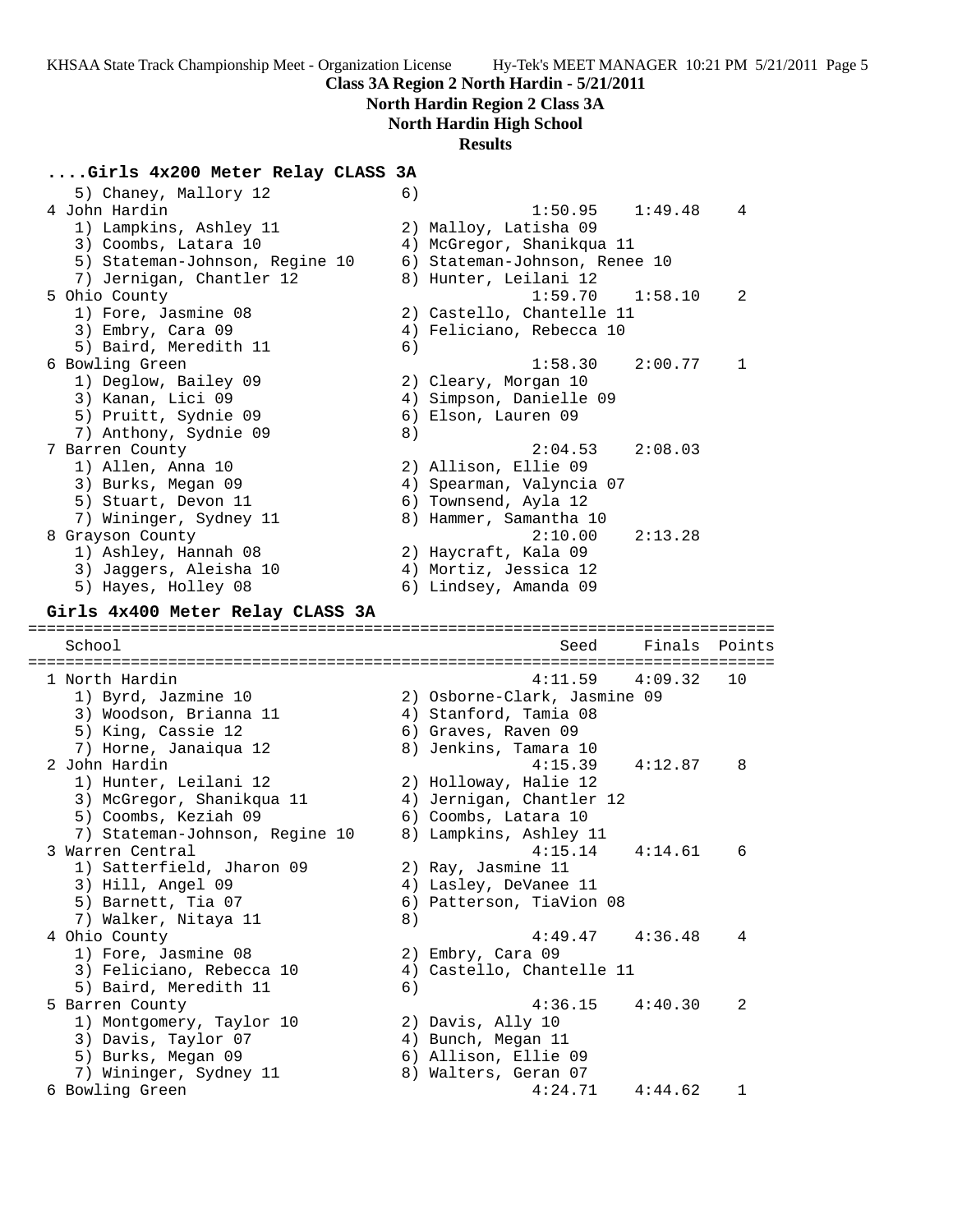7 Greenwood 4:37.85 4:49.34

## **Class 3A Region 2 North Hardin - 5/21/2011**

2) Simpson, Danielle 09 4) Cleary, Morgan 10 6) Games, Van 09

# **North Hardin Region 2 Class 3A**

**North Hardin High School**

#### **Results**

## **....Girls 4x400 Meter Relay CLASS 3A**

|  | 1) Deglow, Bailey 09                        | 2) Simpson, Danielle O           |
|--|---------------------------------------------|----------------------------------|
|  | 3) Summars, Grace 09                        | 4) Cleary, Morgan 10             |
|  | 5) Hansen, Brittney 07                      | 6) Games, Van 09                 |
|  | 7) Games, Ann-Lundy 11                      | 8) Wheeler, Lauren 09            |
|  | 7 Greenwood                                 | 4:37.85                          |
|  | 1) Weitlauf, Lauren 12                      | 2) Gaiko, Jenny 12               |
|  | 3) Miller, Kate 11                          | 4) Cole, Elizabeth 12            |
|  | $\Gamma$ \ Messeless $\Gamma$ is decoded 10 | $\zeta$ m. i.e. $\eta$ is $\eta$ |

- 
- 4) Cole, Elizabeth 12<br>6) Tuck, Abby 07 5) Mumley, Lindsay 12 6) Tuck, Abby 07
- 7) Gibson, Shelby 07 8) Prive, Lindsey 11

#### **Girls 4x800 Meter Relay CLASS 3A**

#### ================================================================================

| School                      |    | Seed                       | Finals   | Points       |
|-----------------------------|----|----------------------------|----------|--------------|
| 1 Bowling Green             |    | 10:02.80                   | 9:45.65  | 10           |
| 1) Games, Van 09            |    | 2) Hansen, Brittney 07     |          |              |
| 3) Scott, Ciara 09          |    | 4) Wheeler, Lauren 09      |          |              |
| 5) Woodward, Sarah-Emily 09 |    | 6) Summars, Grace 09       |          |              |
| 2 Greenwood                 |    | 10:04.53                   | 10:02.70 | 8            |
| 1) Gaiko, Jenny 12          |    | 2) Weitlauf, Lauren 12     |          |              |
| 3) Cole, Elizabeth 12       |    | 4) Mumley, Lindsay 12      |          |              |
| 5) Miller, Kate 11          |    | 6) Prive, Lindsey 11       |          |              |
| 3 Central Hardin            |    | 10:20.73                   | 10:22.04 | 6            |
| 1) Chandler, Abbie 09       |    | 2) Cox, Hannah 11          |          |              |
| 3) Mercado, Ashlie 09       |    | 4) Pennigton, Mackenzie 09 |          |              |
| 5) Briggs, Tori 07          | 6) |                            |          |              |
| 4 North Hardin              |    | 10:19.00                   | 10:23.28 | 4            |
| 1) Shufelt, Jillian 08      |    | 2) King, Cassie 12         |          |              |
| 3) Stanford, Tamia 08       |    | 4) Carver, Celeste 10      |          |              |
| 5)                          |    | 6) Reed, Lashauna 10       |          |              |
| 7) Walker, Sami 12          |    | 8) Byrd, Jazmine 10        |          |              |
| 5 Barren County             |    | 11:07.97                   | 10:55.71 | 2            |
| 1) Davis, Taylor 07         |    | 2) Bunch, Megan 11         |          |              |
| 3) Montgomery, Taylor 10    |    | 4) Davis, Ally 10          |          |              |
| 5) Reynolds, Delisha 07     |    | 6) Walters, Geran 07       |          |              |
| 7) Houchens, Olivia 07      |    | 8) Billingsly, Shayna 07   |          |              |
| 6 Warren Central            |    | 12:05.41                   | 11:51.13 | $\mathbf{1}$ |
| 1) Doose, Haley 11          |    | 2) Jones, Sayrah 11        |          |              |
| 3) Meador, Shelby 08        |    | 4) Stanfield, Hannah 11    |          |              |
| 5) Curtis, Megan 12         | 6) |                            |          |              |
| 7 John Hardin               |    | 11:09.52                   | 11:57.70 |              |
| 1) Jones, J'Anna 08         |    | 2) Wilkins, Anniecia 09    |          |              |
| 3) Fairfax, Halie 11        |    | 4) Arel, Kaitlyn 08        |          |              |
| 5) McCray, Aaliyah 09       |    | 6) Hunter, Leilani 12      |          |              |
| 7) Lever, Katie 11          | 8) |                            |          |              |
| 8 Grayson County            |    | 12:30.00                   | 12:06.40 |              |
| 1) Uebelacker, Morgan 09    |    | 2) Lindsey, Amanda 09      |          |              |
| 3) Haycraft, Kala 09        |    | 4) Hayes, Haley 08         |          |              |
| 5) Crawford, Becca 12       |    | 6) Beeler, Katie 10        |          |              |
|                             |    |                            |          |              |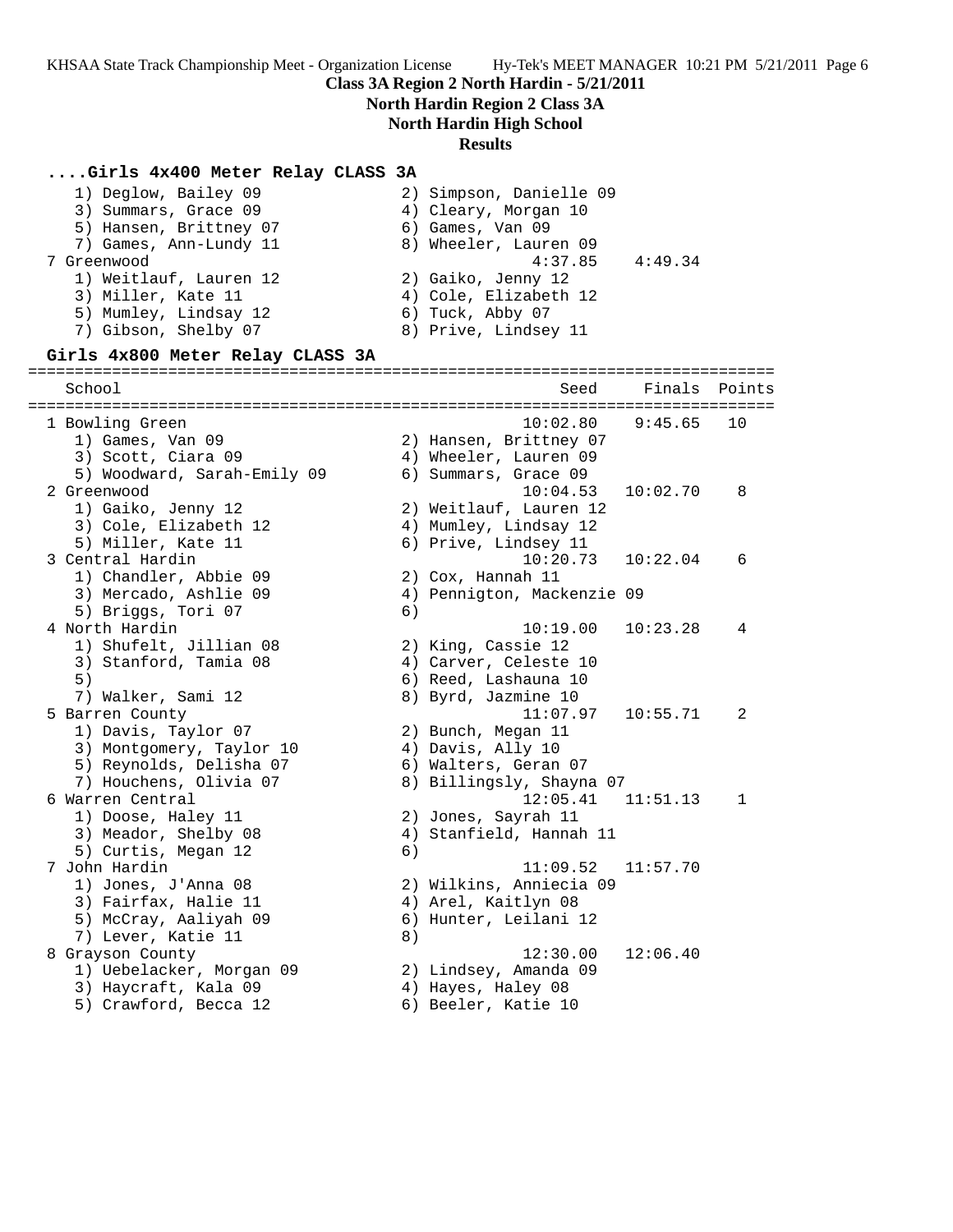**North Hardin Region 2 Class 3A**

**North Hardin High School**

# **Results**

## **Boys 100 Meter Dash CLASS 3A**

| Name                                 | Year School              | Seed        | Finals         | Points         |
|--------------------------------------|--------------------------|-------------|----------------|----------------|
|                                      |                          |             |                |                |
| 1 Shannon, Rochard                   | 11 Bowling Green         | 12.20       | 11.90          |                |
| 2 Shelton, Timothy                   | 12 Grayson County        | 12.34       | 12.20          |                |
| 3 Woosley, Cody                      | 10 Grayson County        | 12.53       | 12.29          |                |
| Section<br>2                         |                          |             |                |                |
| 1 Lancaster, Tyree                   | 10 Greenwood             | 11.84       | 11.92          |                |
| 2 Thurman, Tyler                     | 11 Barren County         | 11.73       | 11.95          |                |
| 3 Green, Seth                        | 11 Ohio County           | 11.88       | 12.05          |                |
| 4 Dewalt, Danny                      | 09 Bowling Green         | 12.10       | 12.10          |                |
| -- Johnson, Naiym                    | 12 North Hardin          | 11.73       | FS             |                |
| -- White-Djarnatt, Ryan              | 10 Central Hardin        | 12.07       | FS             |                |
| Section<br>- 3                       |                          |             |                |                |
| 1 Keys, Antonie                      | 11 Central Hardin        | 11.28       | 11.21          | 10             |
| 2 Brown, Quensie                     | 11 John Hardin           | 11.57       | 11.36          | 8              |
| 3 Barber, Cortez                     | 12 Warren Central        | 11.54       | 11.41          | 6              |
| 4 Brownell, Matt                     | 11 North Hardin          | 11.52       | 11.46          | $\overline{4}$ |
| 5 Thompson, Tanner                   | 10 Greenwood             | 11.54       | 11.68          | $\overline{2}$ |
| 6 Bradshaw, Tyrell                   | 12 John Hardin           | 11.54       | 11.78          | $\mathbf{1}$   |
| 7 Baliey, Shelby                     | 11 Barren County         | 11.67       | 12.05          |                |
| 8 Bledsoe, Andre                     | 11 Warren Central        | 11.24       | 12.40          |                |
|                                      |                          |             |                |                |
| Boys 200 Meter Dash CLASS 3A         |                          |             |                |                |
|                                      | Year School              | Seed        | Finals         | Points         |
| Name                                 |                          |             |                |                |
| Section<br>$\mathbf{1}$              |                          |             |                |                |
| 1 Duarte, Mathias                    | 10 Bowling Green         | 27.74       | 25.60          |                |
| 2 Howard, Caleb                      | 10 Bowling Green         | 27.24       | 26.83          |                |
| Section<br>$\overline{2}$            |                          |             |                |                |
| 1 Furlong, Tyler                     | 11 Barren County         | 23.97       | 24.24          |                |
| 2 White-Djarnatt, Ryan               | 10 Central Hardin        | 24.91       | 24.86          |                |
| 3 Woosley, Cody                      | 10 Grayson County        | 25.29       | 25.51          |                |
| 4 Shelton, Timothy                   | 12 Grayson County        | 24.04       | 25.60          |                |
| Section 3                            |                          |             |                |                |
|                                      | 11 Central Hardin        | 23.11       | 22.60          | 10             |
| 1 Keys, Antonie                      | 12 Warren Central        | 22.54       |                | 8              |
| 2 Barber, Cortez<br>3 Brownell, Matt | 11 North Hardin          |             | 22.85          | 6              |
| 4 Dorrough, Devin                    | 12 John Hardin           | 23.00       | 23.00<br>23.21 | $\overline{4}$ |
|                                      |                          | 23.44       |                |                |
| 5 Lancaster, Tyree                   | 10 Greenwood             | 23.04       | 23.28          | 2              |
| 6 Thompson, Tanner                   | 10 Greenwood             | 23.54       | 23.41          | $\mathbf{1}$   |
| 7 Price, Avery                       | 10 North Hardin          | 22.72       | 23.68          |                |
| 8 Brown, Quensie                     | 11 John Hardin           | 23.50 23.70 |                |                |
| Boys 400 Meter Dash CLASS 3A         |                          |             |                |                |
|                                      |                          |             |                |                |
| Name                                 | Year School              | Seed        | Finals Points  |                |
|                                      |                          |             |                |                |
| Section 1                            |                          |             |                |                |
| 1 Skipworth, Eric                    | 11 Barren County         | 58.79       | 58.44          |                |
| 2 Ramsey, Miller                     | 09 Bowling Green 1:03.50 |             | 59.93          |                |
| Section 2                            |                          |             |                |                |
| 1 Watkins, Brandon                   | 09 Central Hardin        | 55.52       | 54.36          |                |
| 2 Phelps, Riley                      | 10 Bowling Green         | 55.80       | 55.41          |                |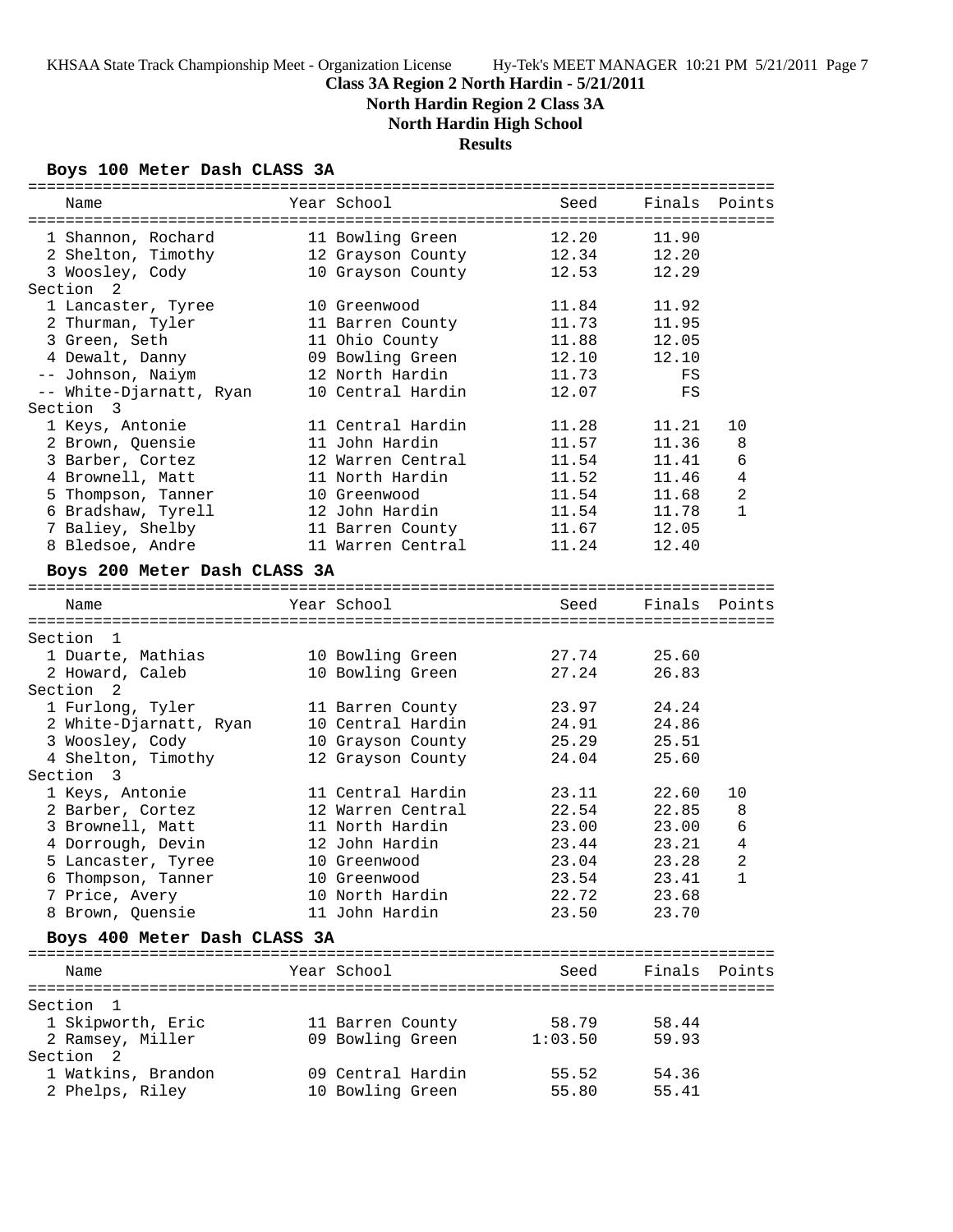# **Class 3A Region 2 North Hardin - 5/21/2011**

**North Hardin Region 2 Class 3A North Hardin High School**

**Results**

| Boys 400 Meter Dash CLASS 3A |  |  |  |  |
|------------------------------|--|--|--|--|
|------------------------------|--|--|--|--|

| 3 Shelton, Timothy           | 12 Grayson County | 56.84   | 55.76   |                |
|------------------------------|-------------------|---------|---------|----------------|
| 4 Trail, Wes                 | 12 Grayson County | 57.54   | 56.95   |                |
| Section 3                    |                   |         |         |                |
| 1 Oxendine, Kirk             | 10 North Hardin   | 51.28   | 50.70   | 10             |
| 2 Dorsey, Trey               | 11 John Hardin    | 51.05   | 50.75   | 8              |
| 3 Thompson, Tanner           | 10 Greenwood      | 52.71   | 52.16   | 6              |
| 4 Wade, Chris                | 12 Central Hardin | 52.84   | 52.56   | $\overline{4}$ |
| 5 Mills, Terrence            | 11 North Hardin   | 52.21   | 53.09   | $\overline{a}$ |
| 6 Settles, Gary              | 10 Warren Central | 54.45   | 53.10   | $\mathbf{1}$   |
| 7 Craig, Quran               | 12 John Hardin    | 53.41   | 55.23   |                |
| 8 Vandish, Damian            | 12 Greenwood      | 54.71   | 1:00.20 |                |
| Boys 800 Meter Run CLASS 3A  |                   |         |         |                |
| Name                         | Year School       | Seed    | Finals  | Points         |
|                              |                   |         |         |                |
| Section 1                    |                   |         |         |                |
| 1 Stewart, Andrew            | 12 North Hardin   | 1:55.00 | 1:56.62 | 10             |
| 2 Ortega, Josh               | 11 North Hardin   | 1:58.63 | 2:01.89 | 8              |
| 3 Parker, Kamren             | 10 John Hardin    | 2:08.23 | 2:05.26 | 6              |
| 4 Berry, Zach                | 11 Grayson County | 2:09.11 | 2:05.69 | 4              |
| 5 Ross, Zach                 | 11 Warren Central | 2:10.09 | 2:06.94 | $\overline{a}$ |
| 6 Cannon, Carter             | 11 Grayson County | 2:10.11 | 2:07.54 | $\mathbf{1}$   |
| 7 Mahagan, Clay              | 12 Greenwood      | 2:10.98 | 2:11.73 |                |
| 8 West, Logan                | 10 Bowling Green  | 2:18.29 | 2:14.63 |                |
| 9 Wright, Christian          | 07 Central Hardin | 2:12.54 | 2:15.97 |                |
| 10 Haws, Jonathan            | 11 John Hardin    | 2:15.95 | 2:16.40 |                |
| 11 Chute, James              | 11 Bowling Green  | 2:18.07 | 2:16.90 |                |
| 12 Holmes, Alcibiades        | 10 Warren Central | 2:21.20 | 2:20.62 |                |
| 13 Daugherty, Jared          | 11 Central Hardin | 2:21.21 | 2:21.61 |                |
| 14 Howell, Nick              | 09 Greenwood      | 2:14.04 | 2:21.81 |                |
| 15 Howard, Dylan             | 09 Barren County  | 2:24.00 | 2:24.14 |                |
| 16 Morgan, Ben               | 09 Barren County  | 2:21.00 | 2:33.62 |                |
|                              |                   |         |         |                |
| Boys 1600 Meter Run CLASS 3A |                   |         |         |                |
| Name                         | Year School       | Seed    | Finals  | Points         |
| 1 Stewart, Andrew            | 12 North Hardin   | 4:16.00 | 4:26.15 | 10             |
| 2 Egan, John                 | 12 John Hardin    | 4:36.99 | 4:40.23 | 8              |
| 3 Miller, Duncan             | 12 Bowling Green  | 4:43.04 | 4:40.28 | 6              |
| 4 Terrell, Marcus            | 09 North Hardin   | 4:43.69 | 4:48.24 | 4              |
|                              |                   |         |         |                |
| 5 Cannon, Carter             | 11 Grayson County | 4:48.00 | 4:53.51 | 2              |
| 6 Schwab, Jason              | 12 Warren Central | 4:46.29 | 4:56.24 | 1              |
| 7 Price, Michael             | 10 Central Hardin | 4:48.03 | 4:56.48 |                |
| 8 Pattison-Knutson, Logan    | 12 Greenwood      | 4:55.37 | 4:59.20 |                |
| 9 Wright, Christian          | 07 Central Hardin | 4:50.48 | 5:02.18 |                |
| 10 Dunbar, Mason             | 10 Barren County  | 4:54.15 | 5:02.89 |                |
| 11 Gott, Ryan                | 10 Bowling Green  | 5:07.15 | 5:05.62 |                |
| 12 Howell, Nick              | 09 Greenwood      | 5:06.88 | 5:12.48 |                |
| 13 Gallagher, Justin         | 10 Grayson County | 5:11.00 | 5:24.51 |                |
| 14 Holmes, Alcibiades        | 10 Warren Central | 5:20.57 | 5:35.07 |                |
| 15 Bongiovanni, jr, Charles  | 12 Ohio County    | 6:17.05 | 6:31.77 |                |

-- Howard, Dylan 09 Barren County 5:15.00 DQ wrong competitor num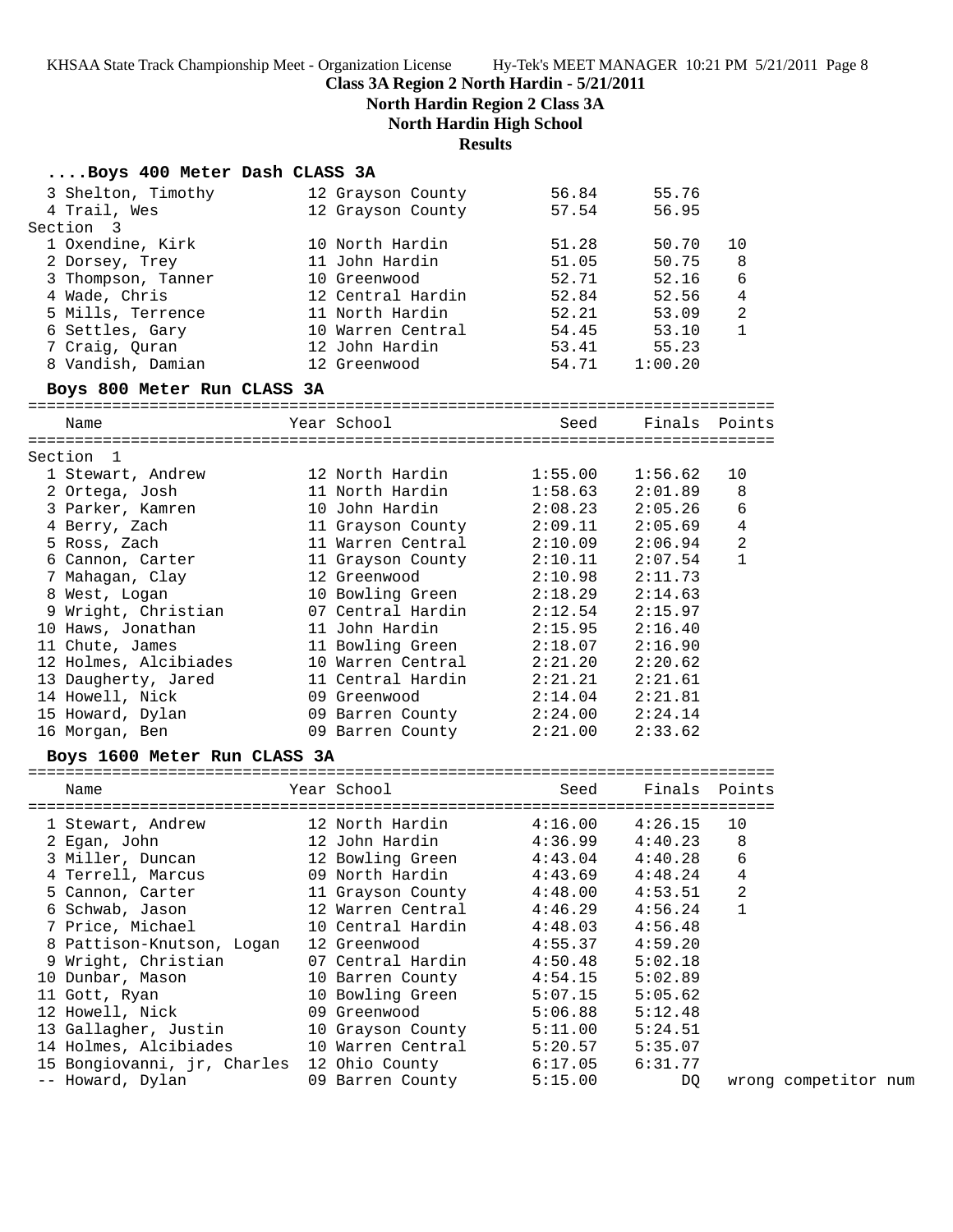# **Class 3A Region 2 North Hardin - 5/21/2011**

**North Hardin Region 2 Class 3A**

**North Hardin High School**

# **Results**

## **Boys 3200 Meter Run CLASS 3A**

| ===========                     |                   |          |          |                |
|---------------------------------|-------------------|----------|----------|----------------|
| Name                            | Year School       | Seed     | Finals   | Points         |
|                                 |                   |          |          |                |
| 1 Walker, Kevin                 | 12 North Hardin   | 9:57.43  | 10:18.98 | 10             |
| 2 Stewart, Andrew               | 12 North Hardin   | 9:41.42  | 10:27.80 | 8              |
| 3 Hood, Hunter                  | 11 Central Hardin | 10:26.10 | 10:50.24 | 6              |
| 4 Egan, John                    | 12 John Hardin    | 9:57.44  | 10:55.60 | $\overline{4}$ |
| 5 Pollock, Lovice               | 12 Bowling Green  | 10:56.36 | 11:01.44 | 2              |
| 6 Prive, Keith                  | 09 Greenwood      | 10:27.12 | 11:04.51 | $\mathbf{1}$   |
| 7 Schwab, Jason                 | 12 Warren Central | 10:26.50 | 11:05.79 |                |
|                                 |                   |          | 11:07.19 |                |
| 8 Priddy, William               | 09 Grayson County | 10:55.00 |          |                |
| 9 Laramore, Connor              | 11 Bowling Green  | 11:18.30 | 11:23.57 |                |
| 10 Pattison-Knutson, Logan      | 12 Greenwood      | 11:21.90 | 11:36.39 |                |
| 11 Dunbar, Mason                | 10 Barren County  | 10:55.82 | 11:38.74 |                |
| 12 Massengill, Eric             | 11 Barren County  | 11:30.75 | 12:00.66 |                |
| 13 Rudnick, Andrew              | 12 Grayson County | 12:02.00 | 12:02.40 |                |
| 14 Goodman, Chris               | 11 Central Hardin | 11:30.29 | 12:18.90 |                |
| Boys 110 Meter Hurdles CLASS 3A |                   |          |          |                |
| Name                            | Year School       | Seed     | Finals   | Points         |
|                                 |                   |          |          |                |
| 1 Wilson, Aaron                 | 10 Warren Central | 19.74    | 18.31    |                |
| 2 Hodges, David                 | 11 Central Hardin | 19.90    | 19.44    |                |
| 3 Anderson, Trevor              | 11 Ohio County    | 19.75    | 19.69    |                |
| 4 Anderson, Zack                | 10 Greenwood      | 20.70    | 20.06    |                |
| 5 Drexler, Austin               | 12 Greenwood      | 19.86    | 20.63    |                |
| 6 Dupre, Alex                   | 09 Barren County  | 21.39    | 21.18    |                |
|                                 |                   | 19.64    | 21.26    |                |
| 7 London, Matt<br>Section<br>-2 | 10 Barren County  |          |          |                |
| 1 Russell, Ravon                | 11 North Hardin   | 15.20    | 15.29    | 10             |
| 2 Scgers, LaJustin              | 11 Warren Central | 16.03    | 15.95    | 8              |
| 3 Meers, Bryce                  | 10 North Hardin   | 16.08    | 16.13    | 6              |
|                                 |                   |          |          |                |
| 4 Kennedy, Malon                | 11 Central Hardin | 16.84    | 16.60    | $\bf 4$        |
| 5 Jackson, Darian               | 11 Bowling Green  | 17.08    | 17.58    | 2              |
| 6 Costello, Nick                | 12 Ohio County    | 19.11    | 18.23    | $\mathbf{1}$   |
| 7 Cabe, Max                     | 10 Grayson County | 18.90    | 18.55    |                |
| 8 Sanders, Trey                 | 09 Grayson County | 18.84    | 19.37    |                |
| Boys 300 Meter Hurdles CLASS 3A |                   |          |          |                |
| Name                            | Year School       | Seed     | Finals   | Points         |
|                                 |                   |          |          |                |
| Section<br>1                    |                   |          |          |                |
| 1 Wilson, Aaron                 | 10 Warren Central | 48.94    | 46.97    |                |
| 2 Crawford, Brent               | 09 Grayson County | 49.90    | 50.10    |                |
| 3 Smith, Braxton                | 09 Barren County  | 52.04    | 50.54    |                |
| 4 London, Matt                  | 10 Barren County  | 50.32    | 50.89    |                |
| Section 2                       |                   |          |          |                |
| 1 Jenkins, Dominique            | 12 North Hardin   | 40.88    | 41.20    | 10             |
| 2 Russell, Ravon                | 11 North Hardin   | 41.43    | 41.63    | 8              |
| 3 Kennedy, Malon                | 11 Central Hardin | 43.27    | 42.67    | 6              |
| 4 Scgers, LaJustin              | 11 Warren Central | 43.61    | 43.67    | $\overline{4}$ |
|                                 |                   |          |          |                |
| 5 Jackson, Darian               | 11 Bowling Green  | 44.32    | 43.73    | $\overline{c}$ |
| 6 Cabe, Max                     | 10 Grayson County | 44.64    | 45.77    | $\mathbf{1}$   |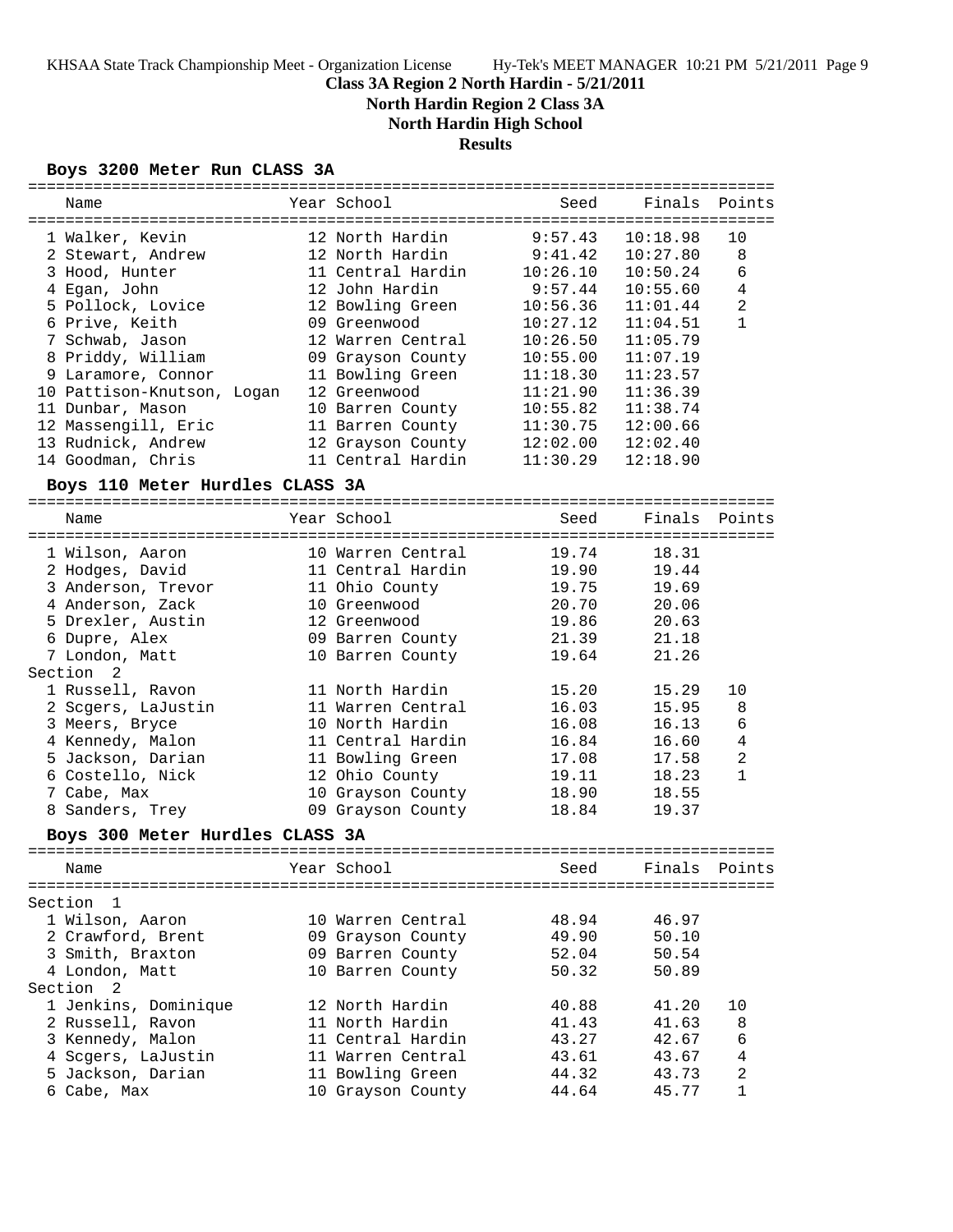KHSAA State Track Championship Meet - Organization License Hy-Tek's MEET MANAGER 10:21 PM 5/21/2011 Page 10 **Class 3A Region 2 North Hardin - 5/21/2011 North Hardin Region 2 Class 3A North Hardin High School Results ....Boys 300 Meter Hurdles CLASS 3A** 7 Lancaster, Tyree 10 Greenwood 45.94 47.40 8 Drexler, Austin 12 Greenwood 48.24 48.79 **Boys 4x100 Meter Relay CLASS 3A** ================================================================================ Seed Finals Points ================================================================================ Section 1 1 North Hardin 43.08 43.25 10 1) Brownell, Matt 11 2) Jenkins, Dominique 12 3) Price, Avery 10 4) Dobbins, Vincent 10 5) Johnson, Naifys 12 6) Johnson, Naiym 12 7) Meers, Bryce 10 8) Washington, Jeffery 11 2 Warren Central 43.73 43.48 8 1) Barber, Cortez 12 2) Scgers, LaJustin 11 3) Satterfield, Tyreon 11 (4) Bledsoe, Andre 11 5) Settles, Gary 10 (6) Stovall, Bryan 11 7) Kamara, Luseni 12 and 8) 3 Central Hardin 44.30 43.95 6 1) Cromartie, Jared 11 and 2) Brown, Hunter 12 3) Keys, Antonie 11 4) Samuals, Jonathon 12 5) Pillow, Douglas 11 6) White-Djarnatt, Ryan 10 4 John Hardin 43.76 43.98 4 1) Brown, Quensie 11 2) Bradshaw, Tyrell 12 3) Dorrough, Devin 12 (4) Malloy, Corey 11 5) Craig, Quran 12 6) Wilson, Trevoris 10 7) Dorsey, Trey 11 8) 5 Bowling Green 46.31 45.65 2 1) Dewalt, Danny 09 2) Shannon, Rochard 11 3) Jackson, Darian 11 4) Metcalfe, Charles 11 5) Daniel, Devin 12 6) Duarte, Mathias 10 7) Howard, Caleb 10 8) Phelps, Riley 10 6 Barren County 45.41 45.67 1 1) Baliey, Shelby 11 2) Thurman, Tyler 11 3) Beaty, Justin 11 (4) Furlong, Tyler 11 5) Burns, Ryan 09 6) Furlong, Chris 10 7) Eaton, Austen 09 8) Austin, Taylor 12 7 Greenwood 51.85 50.85 1) Warren, Trey 10 2) Basham, Ross 09 3) Carey, Brandon 09 4) Swetmon, Shelby 10 5) Turley, Sam 09 6) Brown, Benjamin 11 7) Price, Justin 12 and 8) Anderson, Zack 10 8 Grayson County 49.00 52.27 1) Hussel, Randy 11 2) Gallagher, Ryan 11 3) Woosley, Cody 10 4) Crawford, Brent 09 5) Upton, Tylor 12 (6) Phelps, David 09 7) Downs, Tyler 12 (8) Trail, Wes 12 **Boys 4x200 Meter Relay CLASS 3A** ================================================================================ School Seed Finals Points ================================================================================ 1 North Hardin 1:30.08 1:30.89 10

1) Brownell, Matt 11 2) Jenkins, Dominique 12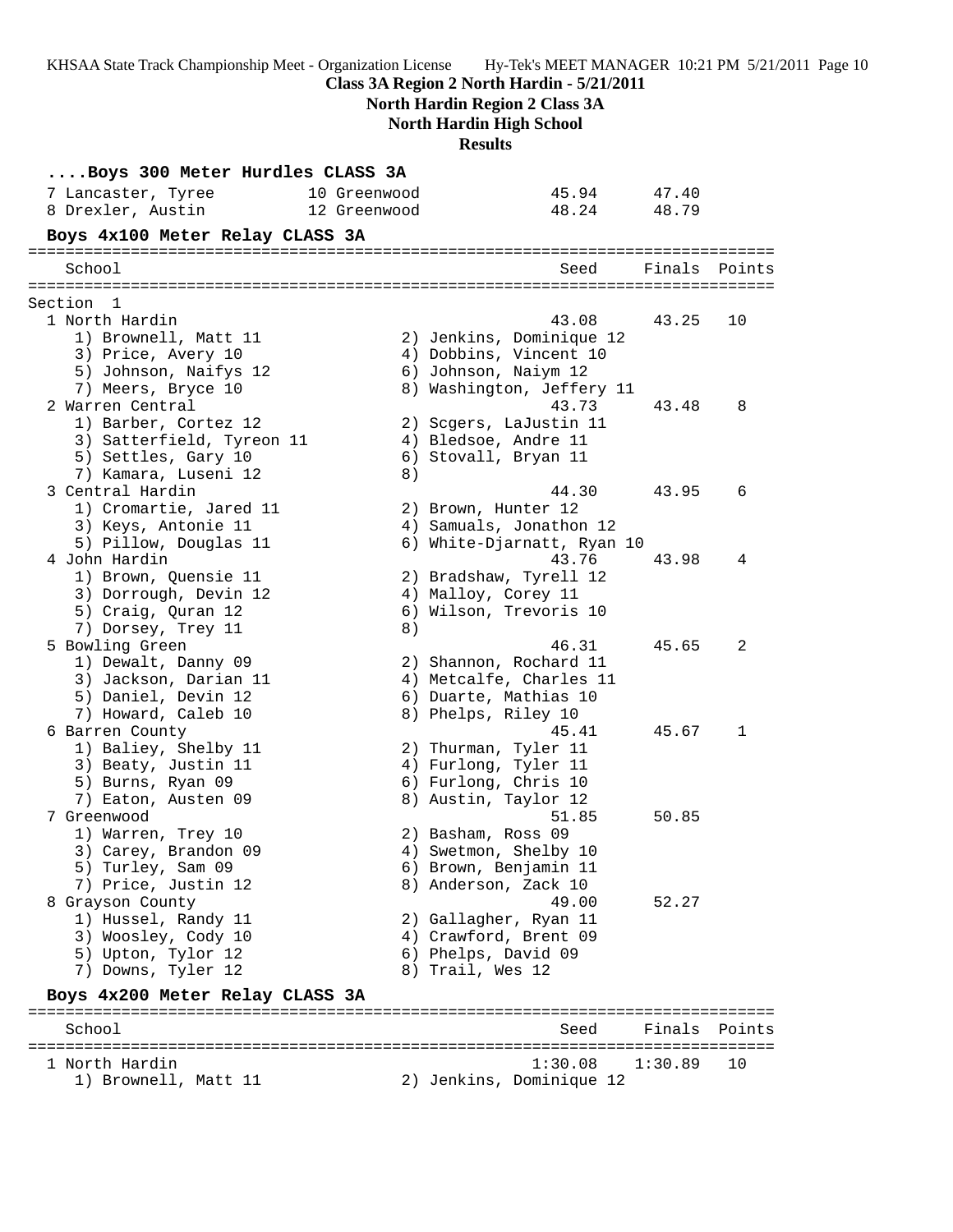# **North Hardin Region 2 Class 3A**

# **North Hardin High School**

## **Results**

## **....Boys 4x200 Meter Relay CLASS 3A**

| 3) Oxendine, Kirk 10       |    | 4) Price, Avery 10          |         |             |  |
|----------------------------|----|-----------------------------|---------|-------------|--|
| 5) Johnson, Naifys 12      |    | 6) Dobbins, Vincent 10      |         |             |  |
| 7) Mills, Terrence 11      |    | 8) Johnson, Naiym 12        |         |             |  |
| 2 John Hardin              |    | 1:32.30                     | 1:32.12 | 8           |  |
| 1) Bradshaw, Tyrell 12     |    | 2) Brown, Quensie 11        |         |             |  |
| 3) Dorrough, Devin 12      |    | 4) Malloy, Corey 11         |         |             |  |
| 5) Craig, Quran 12         |    | 6) Wilson, Trevoris 10      |         |             |  |
| 7) Dorsey, Trey 11         | 8) |                             |         |             |  |
| 3 Central Hardin           |    | 1:33.18                     | 1:34.75 | 6           |  |
| 1) Samuals, Jonathon 12    |    | 2) Cromartie, Jared 11      |         |             |  |
| 3) Brown, Hunter 12        |    | 4) Keys, Antonie 11         |         |             |  |
| 5) White-Djarnatt, Ryan 10 |    | 6) Pillow, Douglas 11       |         |             |  |
| 4 Barren County            |    | 1:35.48                     | 1:35.72 | 4           |  |
| 1) Baliey, Shelby 11       |    | 2) Thurman, Tyler 11        |         |             |  |
| 3) Beaty, Justin 11        |    | 4) Furlong, Tyler 11        |         |             |  |
| 5) Burns, Ryan 09          |    | 6) Furlong, Chris 10        |         |             |  |
| 7) Eaton, Austen 09        |    | 8) Austin, Taylor 12        |         |             |  |
| 5 Warren Central           |    | 1:33.88                     | 1:37.10 | 2           |  |
| 1) Kamara, Luseni 12       |    | 2) Settles, Gary 10         |         |             |  |
| 3) Satterfield, Tyreon 11  |    | 4) Stovall, Bryan 11        |         |             |  |
| 5) Scgers, LaJustin 11     |    | 6) Bledsoe, Andre 11        |         |             |  |
| 7) Barber, Cortez 12       | 8) |                             |         |             |  |
| 6 Bowling Green            |    | 1:35.60                     | 1:42.56 | 1           |  |
| 1) Phelps, Riley 10        |    | 2) Ramsey, Miller 09        |         |             |  |
| 3) Howard, Caleb 10        |    | 4) Duarte, Mathias 10       |         |             |  |
| 5) Jackson, Darian 11      |    | 6) Shannon, Rochard 11      |         |             |  |
| 7) Dewalt, Danny 09        |    | 8) Daniel, Devin 12         |         |             |  |
| 7 Greenwood                |    | 1:38.52                     | 1:45.18 |             |  |
| 1) Swetmon, Shelby 10      |    | 2) Thomas-Turner, Isaiah 10 |         |             |  |
| 3) Price, Justin 12        |    | 4) Brown, Benjamin 11       |         |             |  |
| 5) Basham, Ross 09         |    | 6) Warren, Trey 10          |         |             |  |
| 7) Anderson, Zack 10       |    | 8) Carey, Brandon 09        |         |             |  |
| -- Grayson County          |    | 1:42.00                     | DQ.     | out of zone |  |
| 1) Hussel, Randy 11        |    | 2) Gallagher, Justin 10     |         |             |  |
| 3) Woosley, Cody 10        |    | 4) Cabe, Max 10             |         |             |  |
| 5) Sanders, Trey 09        |    | 6) Phelps, David 09         |         |             |  |
| 7) Gallagher, Ryan 11      | 8) |                             |         |             |  |
|                            |    |                             |         |             |  |

## **Boys 4x400 Meter Relay CLASS 3A**

| School                                                                                                          | Seed                                                                                                                  | Finals Points |    |
|-----------------------------------------------------------------------------------------------------------------|-----------------------------------------------------------------------------------------------------------------------|---------------|----|
| 1 North Hardin<br>1) Jenkins, Dominique 12<br>3) Ortega, Josh 11<br>5) Mills, Terrence 11<br>7) Price, Avery 10 | $3:22.39$ $3:25.23$<br>2) Oxendine, Kirk 10<br>4) Stewart, Andrew 12<br>6) Russell, Ravon 11<br>8) Johnson, Naifys 12 |               | 10 |
| 2 John Hardin<br>1) Dorsey, Trey 11<br>3) Bradshaw, Tyrell 12<br>5) Wilson, Trevoris 10<br>7) Brown, Quensie 11 | $3:32.51$ $3:30.62$<br>2) Malloy, Corey 11<br>4) Craig, Quran 12<br>6) Dorrough, Devin 12<br>8) Parker, Kamren 10     |               | 8  |
| 3 Central Hardin<br>1) Brown, Hunter 12                                                                         | 3:43.52<br>2) Watkins, Brandon 09                                                                                     | 3:37.16       | 6  |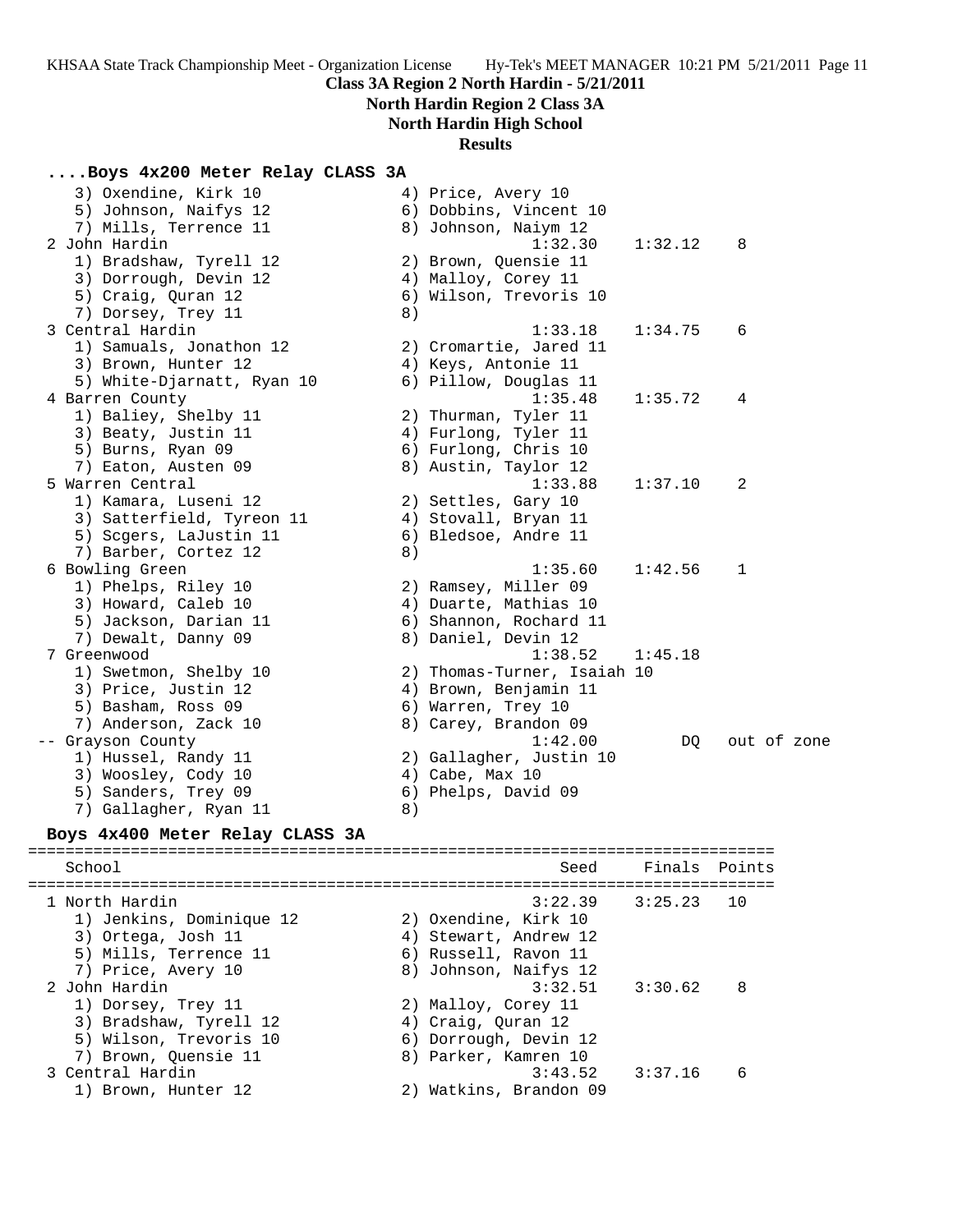# **North Hardin Region 2 Class 3A**

# **North Hardin High School**

## **Results**

#### **....Boys 4x400 Meter Relay CLASS 3A**

| 3) Kennedy, Malon 11                           |    | 4) Wade, Chris 12                                |         |        |
|------------------------------------------------|----|--------------------------------------------------|---------|--------|
| 4 Warren Central                               |    | 3:34.80                                          | 3:38.31 | 4      |
| 1) Barber, Cortez 12                           |    | 2) Settles, Gary 10                              |         |        |
| 3) Ross, Zach 11                               |    | 4) Johnson, Shaahid 11                           |         |        |
| 5) Wilkey, Adam 11                             |    | 6) Kamara, Luseni 12                             |         |        |
| 7) Scgers, LaJustin 11                         |    | 8) Bledsoe, Andre 11                             |         |        |
| 5 Grayson County                               |    | 3:47.00                                          | 3:45.67 | 2      |
| 1) Berry, Zach 11                              |    | 2) Cannon, Carter 11                             |         |        |
| 3) Jones, Sheldon 09                           |    | 4) Trail, Wes 12                                 |         |        |
| 5) Upton, Tylor 12                             |    | 6) Gallagher, Justin 10                          |         |        |
| 7) Imbrescia, David 09<br>6 Greenwood          |    | 8) Cannon, Clay 12<br>3:53.57                    | 3:53.02 | 1      |
|                                                |    | 2) Price, Justin 12                              |         |        |
| 1) Brown, Benjamin 11<br>3) Vandish, Damian 12 |    |                                                  |         |        |
| 5) Warren, Trey 10                             |    | 4) Mahagan, Clay 12<br>6) Swetmon, Shelby 10     |         |        |
| 7) Strange, Connor 12                          |    | 8) Howell, Nick 09                               |         |        |
| 7 Bowling Green                                |    | 3:51.11                                          | 3:53.46 |        |
| 1) Ramsey, Miller 09                           |    | 2) Phelps, Riley 10                              |         |        |
| 3) Duarte, Mathias 10                          |    | 4) Miller, Duncan 12                             |         |        |
| 5) West, Logan 10                              |    | 6) Chute, James 11                               |         |        |
| 7) Jackson, Darian 11                          |    | 8) Crocker, Drew 10                              |         |        |
| 8 Barren County                                |    | 4:07.89                                          | 4:11.02 |        |
| 1) Dunbar, Mason 10                            |    | 2) Skipworth, Eric 11                            |         |        |
| 3) Massengill, Eric 11                         |    | 4) Morgan, Ben 09                                |         |        |
| 5) Howard, Dylan 09                            |    | 6) Gama, Eduardo 09                              |         |        |
| 7) Mowery, Billy 09                            |    | 8) Burns, Ryan 09                                |         |        |
| Boys 4x800 Meter Relay CLASS 3A                |    |                                                  |         |        |
|                                                |    |                                                  |         |        |
| School                                         |    | Seed                                             | Finals  | Points |
| 1 North Hardin                                 |    | 8:06.43                                          | 8:06.22 | 10     |
|                                                |    |                                                  |         |        |
|                                                |    |                                                  |         |        |
| 1) Walker, Kevin 12                            |    | 2) Terrell, Marcus 09                            |         |        |
| 3) Stewart, Andrew 12                          |    | 4) Ortega, Josh 11                               |         |        |
| 5) Oxendine, Kirk 10                           |    | 6) Mills, Terrence 11                            |         |        |
| 7) Jenkins, Dominique 12                       | 8) | 8:33.00                                          | 8:23.82 | 8      |
| 2 Grayson County                               |    | 2) Cannon, Carter 11                             |         |        |
| 1) Berry, Zach 11                              |    |                                                  |         |        |
| 3) Jones, Sheldon 09                           |    | 4) Priddy, William 09                            |         |        |
| 5) Gallagher, Ryan 11<br>7) Trail, Wes 12      |    | 6) Gallagher, Justin 10<br>8) Rudnick, Andrew 12 |         |        |
| 3 John Hardin                                  |    | 8:36.77                                          |         | 6      |
| 1) Craig, Quran 12                             |    | 2) Egan, John 12                                 | 8:28.71 |        |
| 3) Haws, Jonathan 11                           |    | 4) Parker, Kamren 10                             |         |        |
| 5) Collins, Nicholas 12                        |    | 6) Wilson, Trevoris 10                           |         |        |
| 7) Dorrough, Devin 12                          | 8) |                                                  |         |        |
| 4 Greenwood                                    |    | 8:46.26                                          | 8:40.09 | 4      |
| 1) Strange, Connor 12                          |    | 2) Pattison-Knutson, Logan 12                    |         |        |
| 3) Mahagan, Clay 12                            |    | 4) Prive, Keith 09                               |         |        |
| 5) Howell, Nick 09                             |    | 6) Price, Justin 12                              |         |        |

5 Warren Central 8:49.89 8:45.86 2

- 1) Holmes, Alcibiades 10 2) Johnson, Shaahid 11
- 3) Schwab, Jason 12 (4) Ross, Zach 11 1) Holmes, Alchbrach --<br>3) Schwab, Jason 12 (4)<br>5) Wilkey, Adam 11 (6)